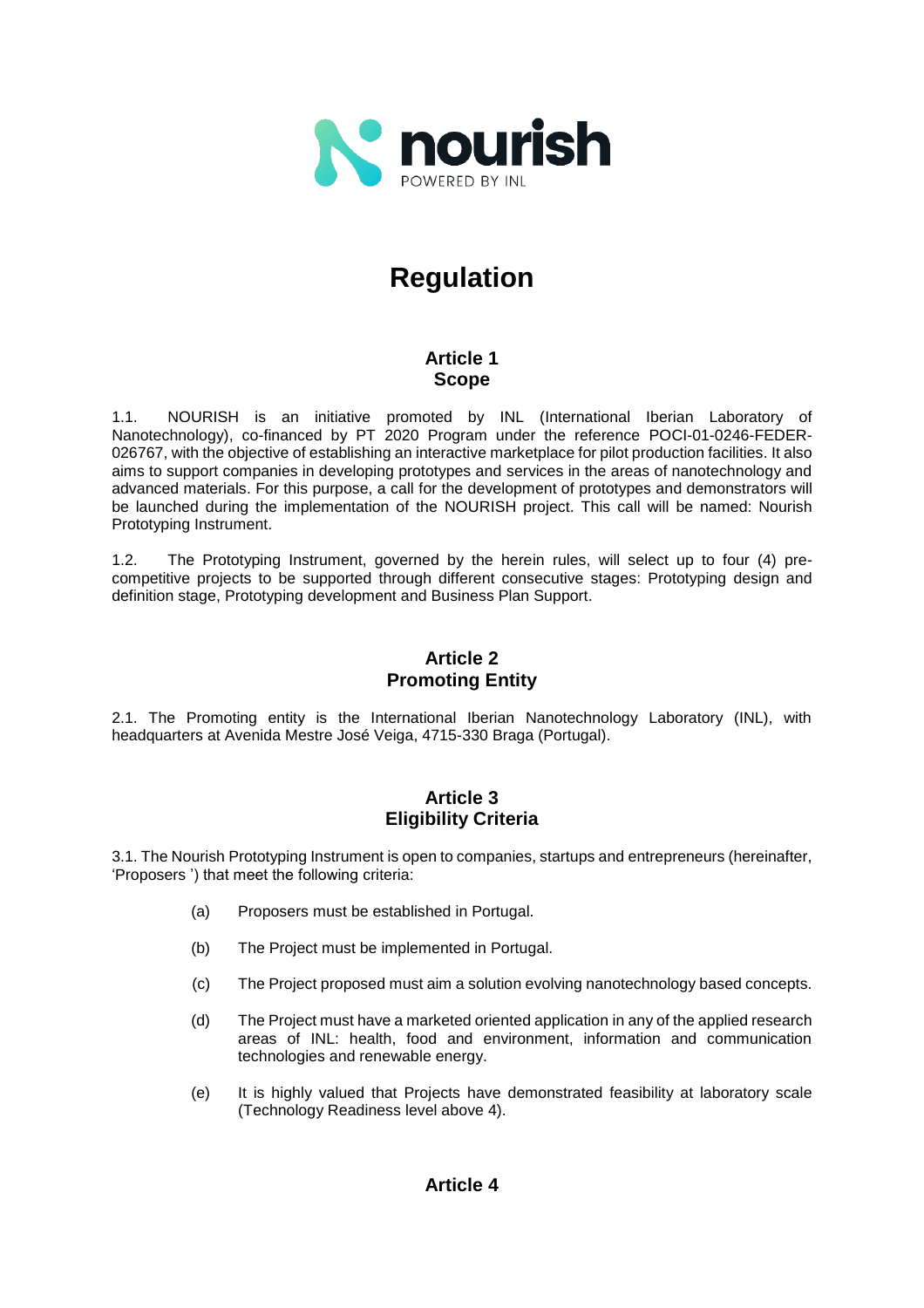### **Selection Process**

4.1. The selection process will be made by a Jury comprising INL researchers and members of its Business & Strategic Relations Department.

4.2. This Jury will make a shortlist of the three (3) most outstanding applications.

4.3 The selection process will be based on the proposal application and requested clarifications (if needed), according to the following criteria:

- (a) Originality and replicability: The extent to which the idea is innovative, original and a first-of-a-kind use of the technology in industry or in the domain of application (Intellectual Property Rights).
- (b) Technological readiness level (above TRL 4).
- (c) Economic impact and exploitation of the innovation: The extent to which the proposal demonstrates understanding and awareness of the relevant aspects such as competitiveness, including market potential/needs and business opportunities.
- (d) Plans for potential exploitation and further development of the innovation:
	- a. Total investment and time to reach the market.
	- b. The short term potential (6 months) for successful exploitation and further development of the innovation, as described in the application.
- (e) Participant profile and quality: Curricular evaluation of the members of the project.

## **Article 5 Application Deadline**

5.1. The Prototyping Instrument will be continuously open but with multiple cut-off selection dates, which means that there will not be a fixed deadline to submit a proposal, there will be an evaluation session after each cut-off date and for each date the submitted proposals will be grouped, reviewed and ranked together. Evaluation results are made available immediately after.

### **Article 6 Application Procedure**

6.1. The participation in the Nourish Prototyping Instrument is free of charge and applications must be formalized through a description of the project, to be presented in a proper form, available online, under the following links:<http://www.nourish.inl.int/>

6.2. The application process will consist of the correctly filled application form, along with any other documents that can demonstrate the degree of innovation of the project and its potential impact in terms of competitiveness, originality and economic value.

6.4. The complete application for the Nourish Prototyping Instrument must include the following documents:

- (a) A technical description of the Project.
- (b) Proof of Intellectual Property Rights ('IPR') permission, if relevant.

6.5. Proposers may be asked at a later stage for further documents.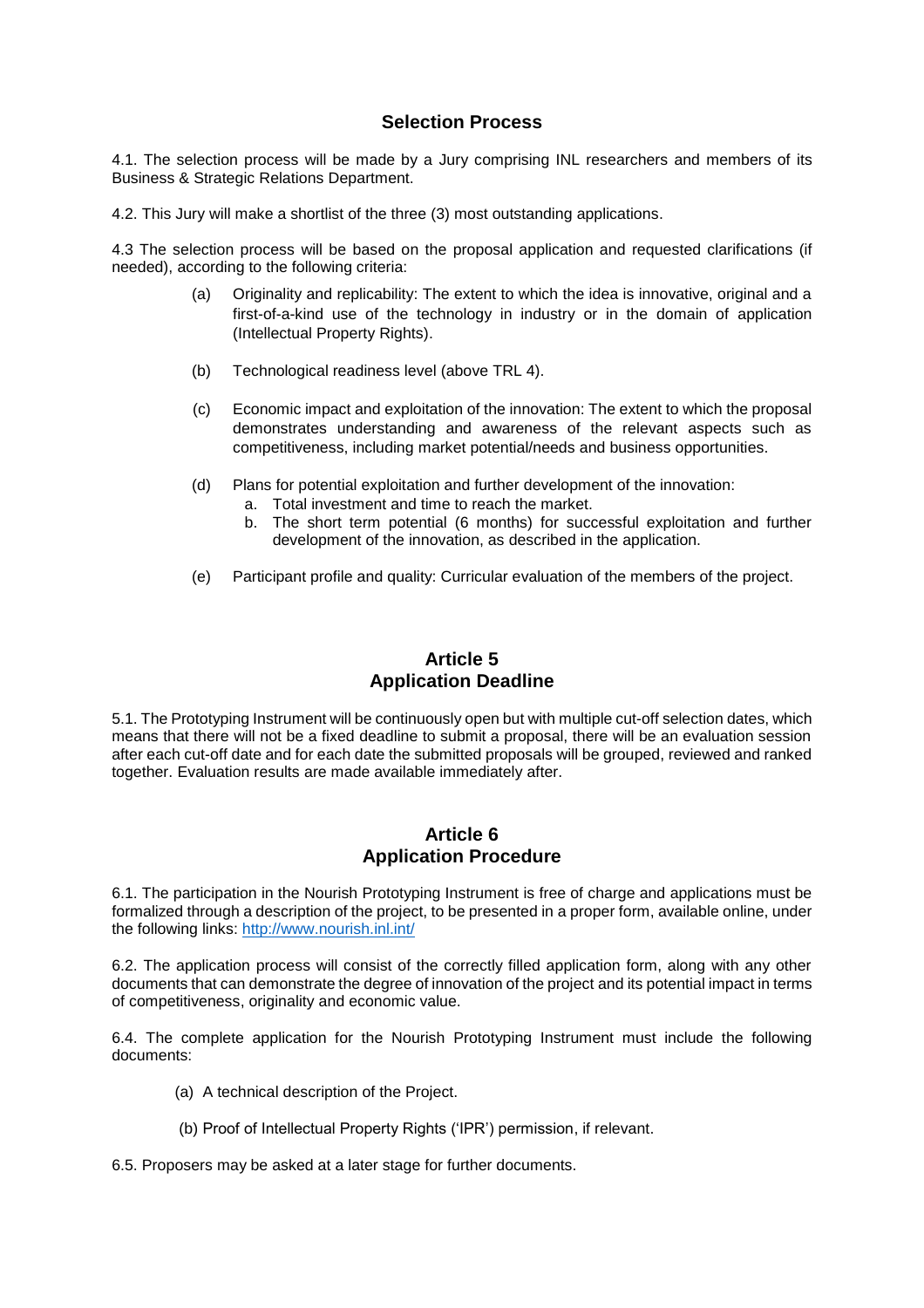6.6. Proposers are responsible, in all legal terms, for their originality and authorship.

## **Article 7 Evaluation**

7.1. The Jury will evaluate each of the applications against the five award criteria and score them as follows:

| <b>CRITERION</b>                                                              | Maximum points |
|-------------------------------------------------------------------------------|----------------|
| <b>Originality and replicability</b>                                          | 4              |
| <b>Technical excellence</b>                                                   | 4              |
| Economic impact and exploitation of the innovation                            |                |
| Plans for potential exploitation and further development of the<br>innovation | 5              |
| Total                                                                         | 20             |

7.2. The decision of the Jury will be based on a record signed by all its members.

7.3. The decision of the Jury cannot be appealed.

# **Article 8 Prize**

8.1. Projects selected will be entitled to a prize consisting of the following:

- (a) Mentoring support on design, technical requirements and legal issues related with product certification and Intellectual Property Rights;
- (b) A sixty thousand euros (€60,000.00) of in-kind contribution to be used in services of prototyping related with the implementation of the Project and to be executed within a maximum period of six (6) months after its award.
- (c) Access to the European Pilot Facility Network, benefitting from all the advantages of being part of an integrated marketplace for pilot production facilities and innovation hubs.

8.2. The winners of the Prize shall sign a declaration of acceptance in accordance with the terms of this regulation.

8.3. The Jury reserves the right not to award the prize if it considers that the applications submitted do not meet the minimum criteria set out in this Regulation.

# **Article 9 Duty of Confidentiality**

9.1. All information, in whatever form or mode of communication, whether in tangible or intangible form, which is disclosed by the Promoting Entity and by the Proposers in connection with the execution and participation in the Nourish Prototyping Instrument, and which has been explicitly marked as "confidential" at the time of disclosure shall be considered "confidential information" of the disclosing party. When such information is disclosed orally and has been identified as confidential at the time of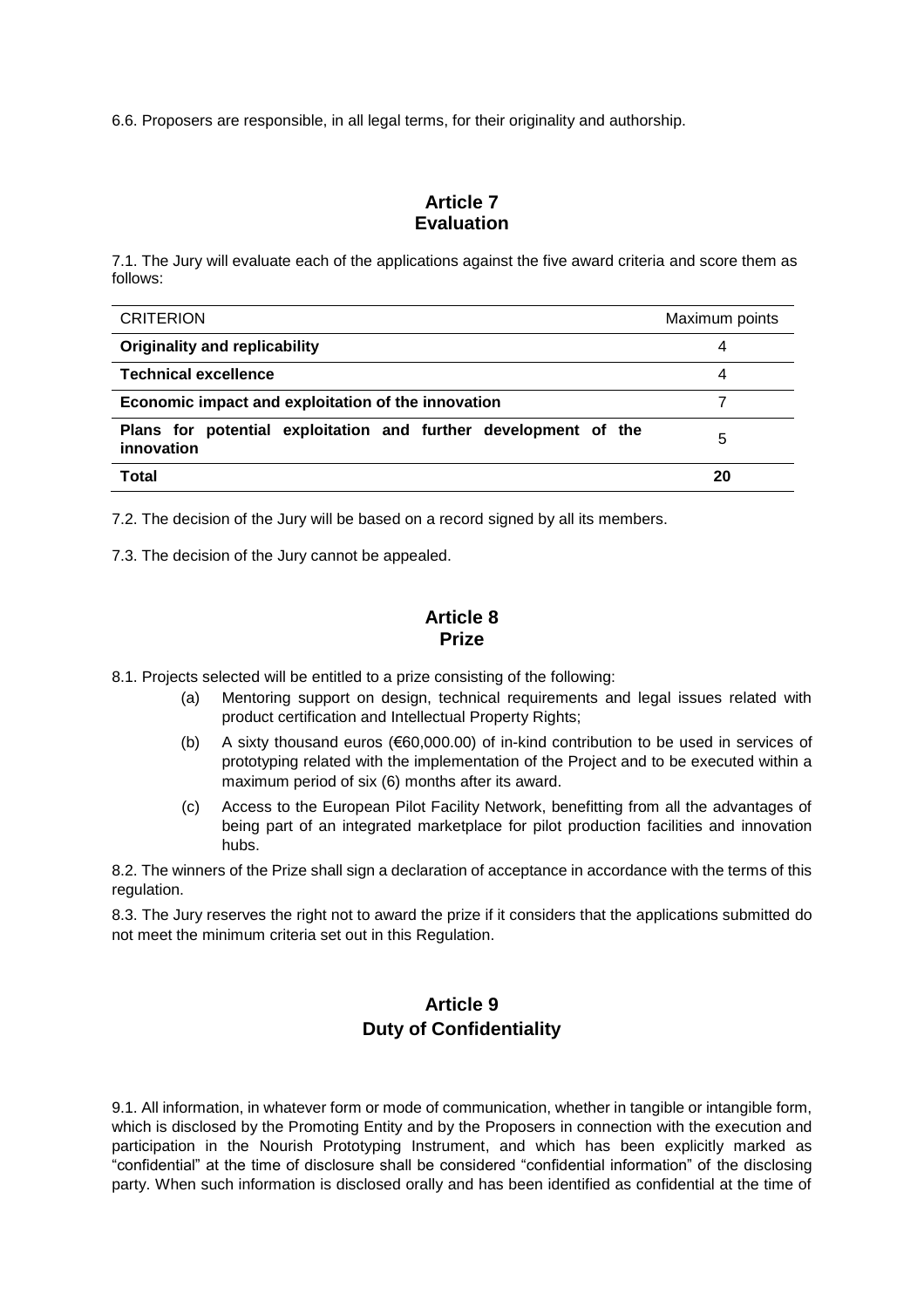disclosure and, has been confirmed and designated in writing within fifteen calendar days from oral disclosure at latest, as confidential information, shall be considered "confidential information" of the disclosing party.

9.2. During the duration of the NOURISH project, the Promoting Entity and its representatives and the Proposers undertake:

- a) Not to disclose confidential information otherwise than for the purpose for which it was disclosed.
- b) Not to disclose confidential information to any third party without the prior written consent of the disclosing party.
- c) To ensure that internal distribution of confidential information by a recipient party shall take place on a strict need-to-know basis.

9.3. The above shall not apply for disclosure or use of confidential information if, and in so far the recipient party can show that:

- a) The confidential information becomes publicly available by means other than a breach of the recipient confidentiality obligation.
- b) The disclosing party subsequently informs the recipient that the confidential information is no longer confidential.
- c) The confidential information is communicated to the recipient without any obligation of confidence by a third party who is to the best knowledge of the recipients in lawful possession thereof and under no obligation of confidence to the disclosing party;
- d) The confidential information was already known to the recipient prior to disclosure has evidenced by written documentation.

### **Article 10 Intellectual Property Rights**

10.1. The Intellectual Property Rights concerning technology and applications belong to the respective(s) owners(s).

10.2. Ownership of Intellectual Property that results from development efforts beyond provided technology consultancy, mentoring, technical services and access to labs of NOURISH promoter is defined case by case before engagement in such activities, by separate written agreement, in order to protect possible existing Intellectual Property from each side, and the contribution of each party in the result from that collaboration.

# **Article 11 Other Provisions**

11.1. Publicity — Promoting the prize — Visibility of funding

11.1.1. Publicity by the Winner

- a) The Winners must promote the prize and its results, by providing targeted information to multiple audiences (including the media and the public) in a strategic and effective manner.
- b) Unless the Promoting Entity requests or agrees otherwise or unless it is impossible, any communication activity related to the action (including in electronic form, via social media, etc.)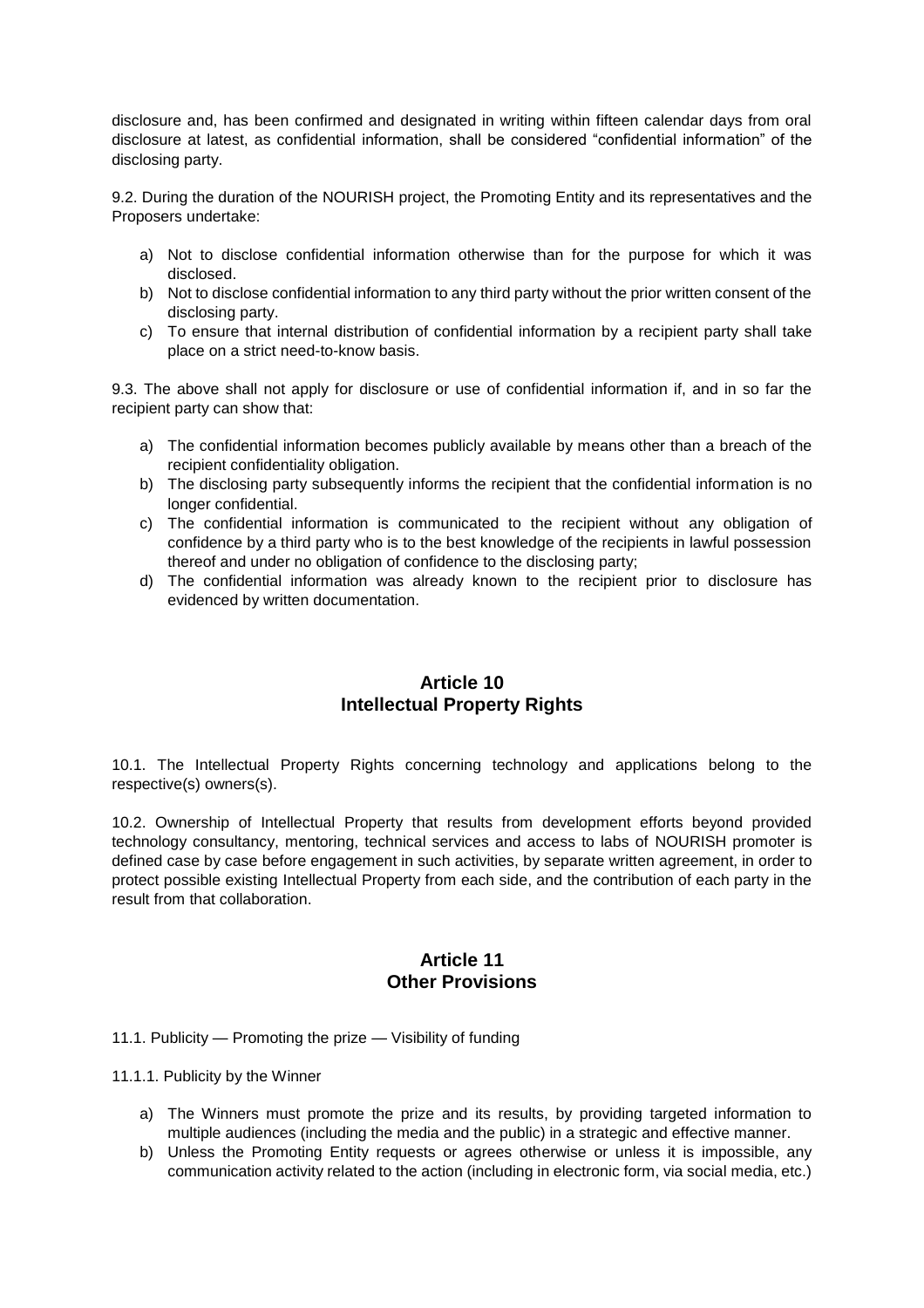must: (i) display the NOURISH Project and PT 2020 emblem and (ii) include the following text: 'Winner of the Nourish Prototyping Instrument from the NOURISH project co-funded by Portugal 2020`

- c) For the purposes of their obligations, the Winner may use the aforementioned emblems without first obtaining approval from the Promoting Entity. This does not, however, give it the right to exclusive use. Moreover, the Winner may not appropriate the emblems, either by registration or by any other means.
- 11.2. Publicity by the Promoting Entity and the NOURISH Project.
	- a) The Promoting Entity and the NOURISH Project may use, for its communication and publicising activities, information relating to the Nourish Prototyping Instrument Winners, documents notably summaries for publication and deliverables as well as any other material, such as pictures or audio-visual material that it receives from the Winner and the shortlisted candidates (including in electronic form).
	- b) The Promoting Entity and the NOURISH Project will publish the name of the shortlisted candidates and the Winner, their origin, the Prize and its nature and purpose – unless they have requested to waive such publication (because disclosure risks threatening their security and safety or harm their commercial interest).
	- c) Photos and videos taken by the Promoting Entity and the NOURISH Project either in preparation of the award ceremony or during the award ceremony are the sole property of the NOURISH Project.

#### 11.3. Processing of personal data

11.3.1. Processing of personal data by the Promoting Entity and the NOURISH Project

Any personal data will be processed by the Promoting Entity and the NOURISH Project beneficiaries under the applicable data protection rules and in accordance with the NOURISH website privacy notice. The shortlisted candidates and the Winner consent that the Promoting Entity and the NOURISH Project beneficiaries publish the following information: (i) name, (ii) address or NUTS 2 region; (iii) their activities in relation to the award of the prize; (iv) prize amount in whatever form and medium.

#### 11.3.2. Processing of personal data by the Proposers

The Proposers must process personal data in compliance with applicable EU and national law on data protection (including authorisations or notification requirements, if any).

#### 11.4. Conflict of interests

11.4.1. The Proposers must take all measures to prevent any situation where the impartial and objective award of the Prize is compromised for reasons involving economic interest, political or national affinity, family or emotional ties or any other shared interest ('conflict of interests').

11.4.2. The Proposers must inform the Promoting Entity without delay of any situation constituting or likely to lead to a conflict of interests and immediately take all the necessary steps to rectify this situation.

11.4.3. The Promoting Entity may verify that the measures taken are appropriate and may require additional measures to be taken by a specified deadline.

#### 11.5. Liability for damages

11.5.1. The Promoting Entity and the NOURISH Project beneficiaries cannot be held liable for any damage caused to the Proposers or to third parties as a consequence of the Prize, including for gross negligence.